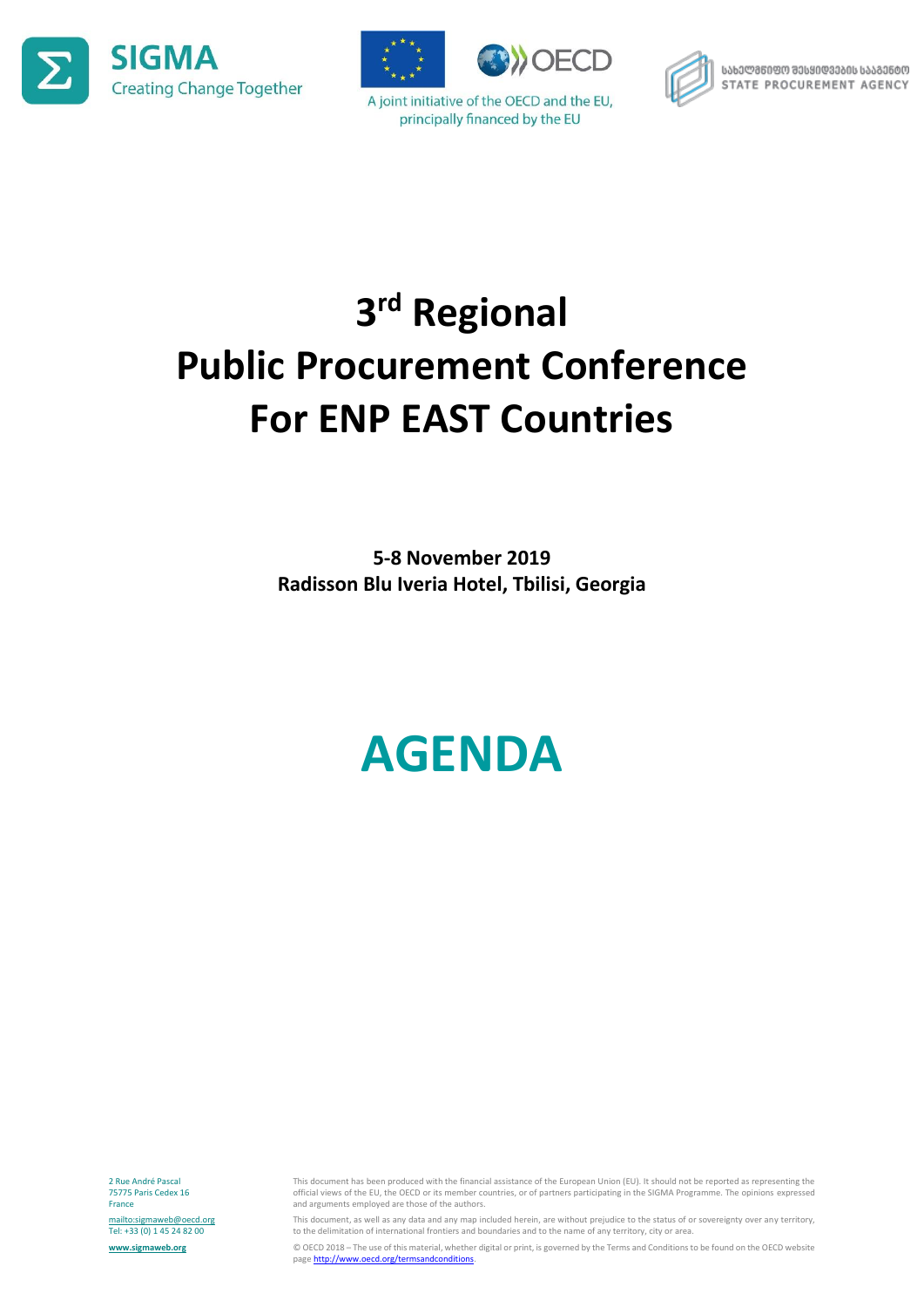## **Tuesday 5 November**

**19:00 – 21:00 Welcome reception** (hosted by SIGMA) at Radisson Blu Iveria Hotel

## **Wednesday 6 November**

#### **Morning session**

**09:00 – 09:55** Registration

**10:00 – 10:15 Opening & welcome:** Ms. Maia Tskitishvili, Vice Prime Minister of Georgia, EU Ambassador to Georgia (tbc)

#### **10:15 – 12:00 Public procurement policy: priorities and challenges**

*During the session, the speakers will discuss the main vectors defining the context, the framework and the overall objectives of the public procurement reform: both in the EU context and at the national level.* 

*-* Mr. Bonifacio Garcia Porras, Head of Unit, DG GROW: *European Commission's policy priorities for public procurement* - Ms. Erika Bozzay, OECD/GOV/PSI – *Progress in implementing the OECD Recommendations on Public Procurement* - Mr. Levan Razmadze, Chairman of the Georgian SPA*: Reform of the Georgian public procurement system – key achievements and challenges*

**12:00 – 13:00** Lunch

#### **Afternoon session 1**

#### **13:00 – 14:00 Efficiency of the public procurement system**

*Efficiency in spending taxpayers' money is the ultimate goal of the public procurement system, but measuring it in practice is not an easy task. Various strategies for measuring savings in public procurement and detecting waste and fraud will be discussed, based on practical examples.*

*-*Ms. Angela Russo, Consip, Italy – *Challenges of measuring the efficiency of national public procurement system* - Mr. Paulo Magina, OECD/GOV/PSI – *Central Purchasing Bodies: a framework for measuring productivity and economic impact*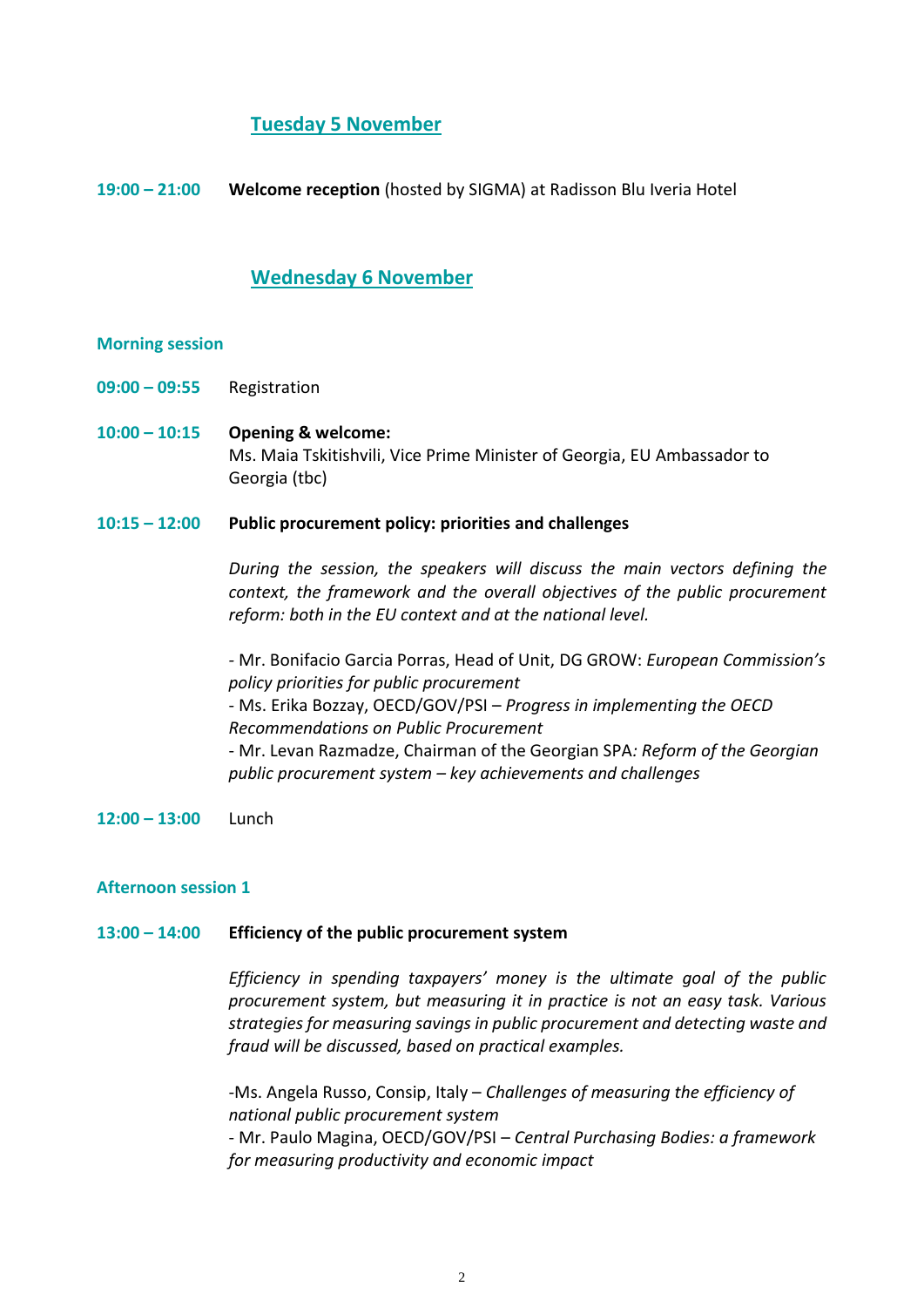#### **Afternoon session 2**

#### **14:15 – 15:45 Modern tools for better procurement**

*The presentations and panel discussion will focus on practical examples of tools that have been implemented in the EU member states and countries in the region in order to streamline the procurement process and make it more modern and efficient. Special emphasis will be put on recent experiences in the application of IT solutions (electronic procurement).*

*-* Mr. Dariusz Koba, Poland *– Contract award criteria for maximising the quality of public procurement* 

- Mr. Uwe Flach, BBG Austria – *Centralised purchasing, framework agreements and modern IT instruments as tools for optimising public procurement* - Panel: *IT tools for increasing efficiency and transparency and lowering the costs of the procurement procedures:*

- Belarus,
- Moldova,
- Ukraine.

## **15:45 – 16:00 Coffee break**

#### **Afternoon session 3**

#### **16:00 – 17:00 Access to procurement markets**

*The session will focus on efforts to increase competitiveness and facilitate the opening of procurement markets – both in the trans-border and national context (for small-to-medium sized enterprises).*

- Ms. Carmen-Raluca Ipate, DG GROW - *Overview of the efforts by the EU to open procurement markets in the context of association and free trade agreements and measures to facilitate access for small and medium sized enterprises* 

- Mr. Daniel Ivarsson, Sweden – *Access to procurement for small and medium sized enterprises in the ENP East region – an overview*

**20:00 – 22:00** Dinner (hosted by SIGMA) at Republic Restaurant (6 Rose Revolution Square, Tbilisi 0108)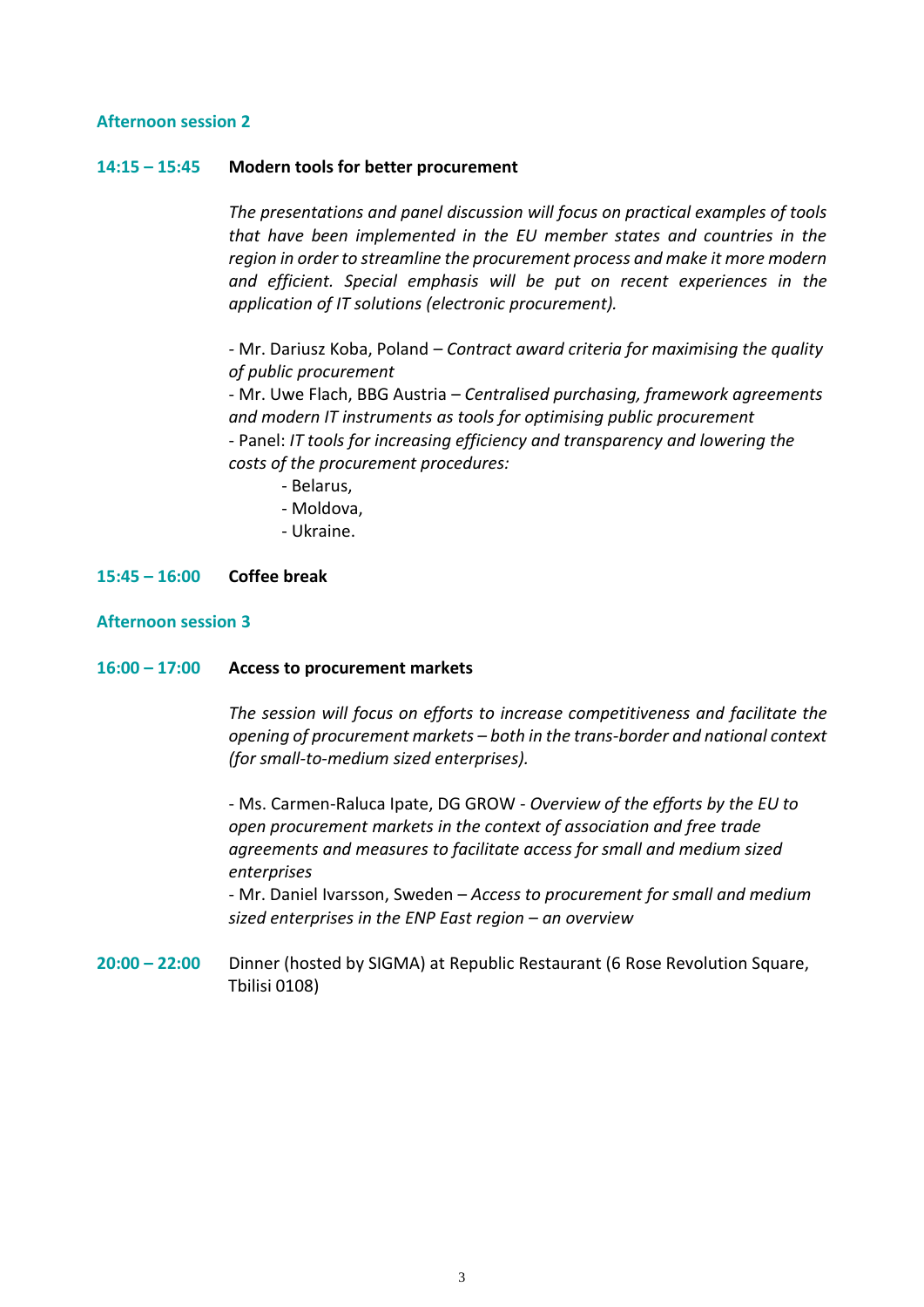## **Thursday 7 November**

### **Morning session**

#### **9:00 – 10:30 Procurement Review Bodies as guardians of integrity and compliance**

*A crucial mechanism for protecting the legality and integrity of the procurement process is guaranteeing access to justice for, at least, economic operators participating in public tenders and other persons having an interest in obtaining public contracts. The international regulations (EU Directives, Government Procurement Agreement (WTO/GPA) lay down basic requirements of independence and efficiency of the review systems. Practical case studies, both from the region and from the EU, will be presented and discussed during the session.*

- Mr. Laszlo Kojnok, DG GROW & Gheorghe Cazan, SIGMA – *Key requirements for independent and efficient review system*

- Ms. Tadeja Pusnar, Slovenian Procurement Review Commission, EU Twinning Project in Georgia: *Establishment of the procurement review system in Georgia: key dilemmas and challenges*

**10:30 – 10:45 Coffee break**

**10:45 – 12:00 Panel:** *Organisation of the national procurement review systems***:**

- Armenia,
- Moldova,
- Greece.
- **12:00 – 13:00 Lunch**

#### **Afternoon session 1**

*examples*:

*A properly functioning independent review system is indispensable, but not sufficient to discover and prevent all malpractices. As the recent experience of countries in transition shows, civil society may play a significant role in monitoring the implementation of procurement procedures, providing a vital supplement to other control and monitoring tools.*

### **13:00 – 14:00 The role of civil society in monitoring the implementation of procurement rules**

- Ms. Eliza Niewiadomska, EBRD & Viktor Nestulia, Open Contracting – *Datadriven tools for increasing transparency of procurement operations* Panel: *Monitoring of procurement processes by civil society – practical* 

4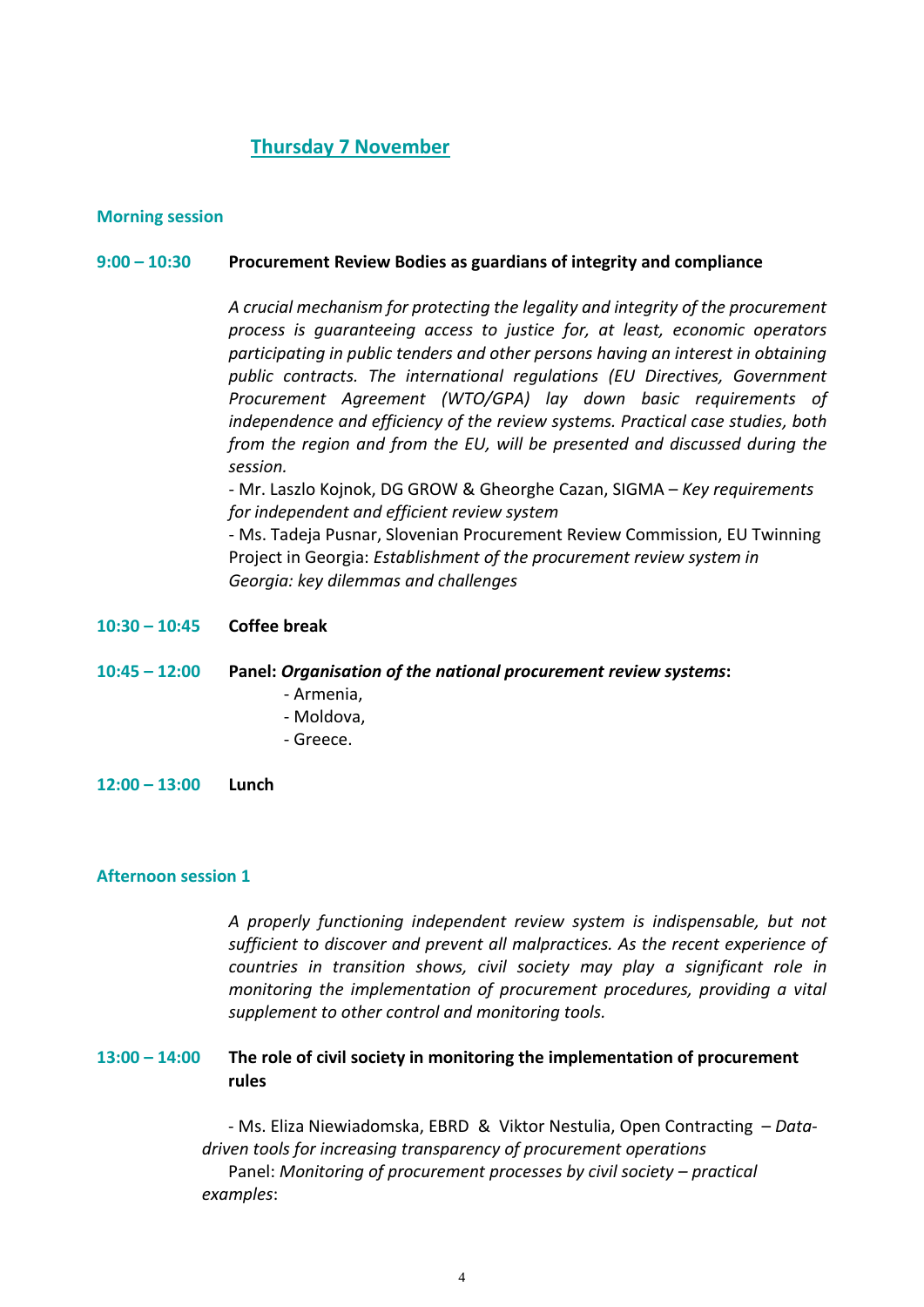- Ms. Ana Đurnić, Institut Alternativa, Montenegro
- Ms. Anastasiya Kozlovtseva, Transparency International Ukraine

- Mr. Hamish Goldie-Scot, CoST UK Open Contracting for Infrastructure Data Standard

#### **Afternoon session 2**

#### **14:00 – 15:45 Gathering ideas for further improvements**

*The final session will be devoted to analysing various tools available to systematically describe and evaluate the national public procurement systems – to compare, gauge the progress and generate ideas for further improvements, as well as to discuss latest challenges in procuring innovative goods.* 

- Mr. Uwe Flach/Mr. Stefan Wurm, BBG Austria – *Innovation partnership in Austria – examples of purchasing innovative products and services -* Mr. Paulo Magina, OECD/GOV/PSI & Mr. Marian Lemke, SIGMA – *MAPS and SIGMA PAR Principles – tools for analysing and assessing the national procurement systems*

Panel: *Plans for future developments of the public procurement systems in the ENP region:*

- Azerbaijan
- Georgia
- Ukraine

## **15:45 – 16:00 Coffee break**

**16:00 – 17:00 Closing session**

- Mr. Piotr-Nils Gorecki, SIGMA – *Two decades of lessons learnt of public procurement reform*

*Main findings and recommendations of the conference - discussion*

**20:00 – 22:00 Dinner** (hosted by SIGMA) at Radisson Blu Iveria Hotel